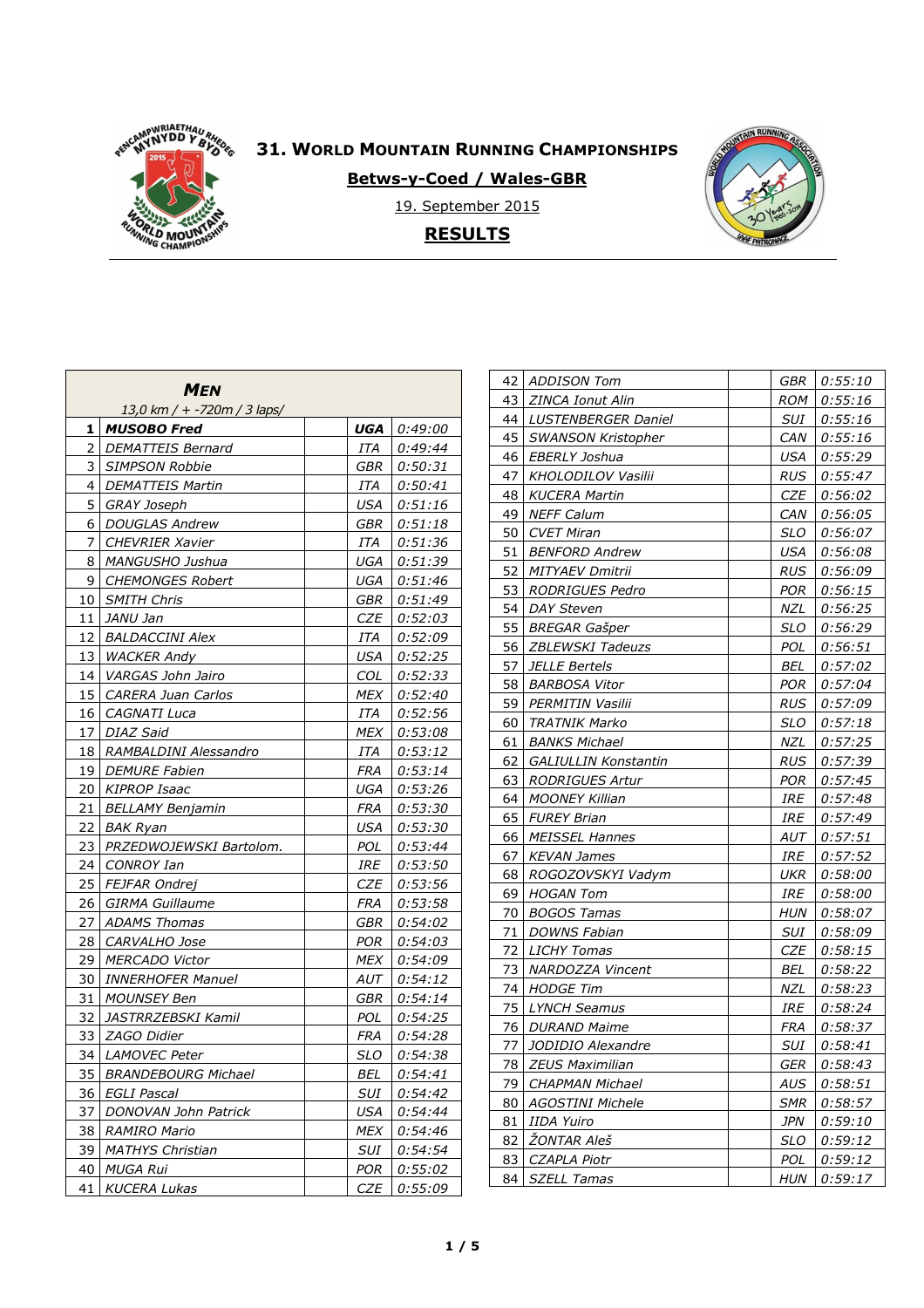|           | <b>PLAZNIK Matic</b>          | SLO        | 0:59:38            |
|-----------|-------------------------------|------------|--------------------|
| 85<br>86  | <i>DELSOUILLER Brice</i>      | FRA        | 0:59:39            |
| 87        | <b>VOLLMER Mark</b>           | CAN        | 0:59:46            |
|           |                               |            |                    |
| 88        | <b>KHOOR Bence</b>            | <b>HUN</b> | 0:59:55            |
| 89        | <b>BORYS Andriy</b>           | UKR        | 0:59:56            |
| 90        | <b>DYMAK Pavel</b>            | CZE        | 0:59:57            |
| 91        | <b>MAREK Dariusz</b>          | POL.       | 1:0:15             |
| 92        | VARGA Daniel                  | HUN        | <i>1:0:50</i>      |
| 93        | <b>ARKINSTALL Andrew</b>      | AUS        | 1:01:06            |
| 94        | SZABO Sandor                  | HUN        | 1:01:19            |
| 95        | RASCHUPKIN Sergii             | UKR        | 1:01:24            |
| 96        | <b>FERNANDES PITA Manuel</b>  | AND        | 1:01:27            |
| 97        | DOBRANSKYY Bohdan             | UKR        | 1:01:51            |
| 98        | SANSA Josep                   | AND        | 1:01:57            |
| 99        | <b>MIYACHI Fuijo</b>          | JPN        | 1:02:13            |
| 100       | ROYO Jordi                    | AND        | 1:02:17            |
| 101       | TURNE Joan                    | AND        | 1:02:18            |
| 102       | MAYNARD Jordan                | CAN        | 1:02:28            |
| 103       | <b>COLLET Nicolas</b>         | MON        | 1:03:15            |
| 104       | McCONNELL Gaeme               | CAN        | 1:03:18            |
|           | 105   FITZGERALD Dennis       | AUS        | 1:03:42            |
|           | 106   BIBBY Oliver            | CAN        | 1:05:19            |
| 107       | DANILOV Vasilii               | <b>RUS</b> | 1:05:34            |
|           | 108   FONYO Sandor            | HUN        | 1:05:42            |
|           | 109   MEJIA Fernando          | MEX        | 1:06:21            |
| 110       | MALKA Haim                    | ISR        | 1:06:51            |
| 111       | SAID John                     | MLT        | 1:06:59            |
| 112       | <b>WHITE Bradley</b>          | AUS        | 1:07:52            |
| 113       | <b>FRANCOME David</b>         | AND        |                    |
| 114       | <b>CILIA Charles</b>          | MLT        | 1:08:09<br>1:08:52 |
| 115       | Di GUSTO Laurent              | MON        | 1:12:17            |
|           |                               |            |                    |
|           |                               |            |                    |
|           | 116   CUFFARD-PISCHTELLO Nino | MON        | 1:13:51            |
| 117       | OREN Ron                      | ISR        | 1:13:55            |
|           | <b>MURACCINI Gian Luca</b>    | <b>SMR</b> | 1:17:53            |
|           | LOPEZ MIGUEL Angel            | MEX        | DNF                |
|           | WOMEN                         |            |                    |
|           | 8,9km / + - 480m /2 laps/     |            |                    |
|           |                               |            |                    |
| 1         | <b>CHESANG Stella</b>         | UGA        | 0:37:52            |
| 2         | <b>COLLINGE Emily</b>         | GBR        | 0:38:23            |
| 3         | <b>CLAYTON Emma</b>           | GBR        | 0:38:33            |
| 4         | <b>TUNSTALL Sarah</b>         | GBR        | 0:39:06            |
| 5         | <b>GAGGI Alice</b>            | ITA        | 0:39:13            |
| 6         | <b>MATTOX Kimber</b>          | USA        | 0:39:31            |
| 7         | SCHORNA-MATYASOVA Pavla       | CZE        | 0:39:40            |
| 8         | <b>REINER Sabine</b>          | AUT        | 0:39:44            |
| 9         | MCCORMACK Sarah               | IRE        | 0:40:02            |
| 10        | ARRITOLA Morgan               | USA        | 0:40:11            |
| 11        | <b>ENMAN Kasie</b>            | <b>USA</b> | 0:40:11            |
| 12        | <b>GALASSI Samantha</b>       | ITA        | 0:40:15            |
| 13        | <b>CHELANGAT Mercyline</b>    | UGA        | <i>0:40:18</i>     |
| 14        | CHEMUTAI Doreen               | UGA        | 0:40:19            |
| 15        | <i>WILKINSON Victoria</i>     | GBR        | 0:40:34            |
| 16        | LOZZIA Ivana                  | ITA        | 0:40:37            |
| 17        | <b>BOTTARELLI Sara</b>        | ITA        | 0:40:43            |
| 18        | <b>GRACE MORGAN Allison</b>   | USA        | <i>0:41:00</i>     |
| 19        | <b>SABRIE Anais</b>           | FRA        | <i>0:41:04</i>     |
| 20        | DRAGOMUIR Denisa Ionela       | ROM        | <i>0:41:18</i>     |
| 118<br>21 | METELKOVA Tatana              | CZE        | 0:41:57            |

| 23 | <i>MARSANOVA Lucie</i>                         | CZE        | 0:42:07        |
|----|------------------------------------------------|------------|----------------|
| 24 | <b>DUMERGUES Marie-Laure</b>                   | FRA        | 0:42:22        |
| 25 | <i>JAMSIN Lucie</i>                            | FRA        | 0:42:31        |
| 26 | FREITAG Karin                                  | AUT        | 0:42:33        |
| 27 | FERNANDEZ Yolanda                              | COL        | 0:42:54        |
| 28 | MITYAEVA Ekaterina                             | RUS        | 0:43:02        |
| 29 | <b>UGRYNCHUK Oksana</b>                        | UKR        | 0:43:04        |
| 30 | AMIYA-HALL Audrey                              | AUS        | 0:43:05        |
| 31 | <i>MARINOVA Antonia</i>                        | BUL        | 0:43:08        |
| 32 | <i>KHRIASCHEVA Anna</i>                        | RUS        | 0:43:30        |
| 33 | <b>HOGAN Marianne</b>                          | CAN        | 0:43:35        |
| 34 | BERGERON-L. Sarah                              | CAN        | 0:43:36        |
| 35 | MIHAYLOVA Milka                                | BUL        | 0:43:37        |
| 36 | VOKUEVA Janna                                  | <b>RUS</b> | 0:43:48        |
| 37 | <b>NINEVA Marinela</b>                         | BUL        | 0:44:01        |
| 38 | SEKYROVA Ivana                                 | CZE        | <i>0:44:10</i> |
| 39 | JAKLIČ Sara                                    | SLO        | 0:44:27        |
| 40 | <b>GIBBS Sally</b>                             | NZL        | 0:44:32        |
| 41 | PANKOVSKAIA Irina                              | RUS        | 0:44:39        |
| 42 | <b>VILLUMSEN Katrine</b>                       | DEN        | 0:44:47        |
| 43 | <b>SIMPSON Kylie</b>                           | AUS        | 0:45:04        |
| 44 | SILARSKA Dorota                                | POL        | 0:45:13        |
| 45 | <b>KAISER Jessica</b>                          | CAN        | 0:45:22        |
| 46 | PEPERKO Maja                                   | SLO        | 0:45:24        |
| 47 | <i>WOSZCZEK Danuta</i>                         | POL        | 0:45:33        |
| 48 | SIEBOLD Kate                                   | AUS        | 0:46:09        |
| 49 | CANNING Paula                                  | NZL        | 0:46:14        |
| 50 | TRATNIK Petra                                  | <b>SLO</b> | 0:46:22        |
| 51 | <i>WICHERS Huberhta</i>                        | AUS        | 0:46:44        |
| 52 | <i>BLAISE-SOHNIUS Adele</i>                    | CAN        | 0:46:49        |
| 53 | LECK Angela                                    | NZL        | 0:46:53        |
| 54 | PETROVA Oksana                                 | UKR        | 0:47:30        |
| 55 | <b>ZISPER Katharina</b>                        | AUT        | 0:47:43        |
| 56 | <b>MEXTED Jackie</b>                           | NZL        | 0:47:43        |
| 57 | <b>HORVATH Time</b>                            | HUN        | 0:48:04        |
| 58 | GALEA Rita                                     | MLT        | 0:49:10        |
| 59 | <b>MORALES Florentina</b>                      | <b>MEX</b> | 0:49:18        |
| 60 | KOZJEK Tina                                    | SLO        | 0:49:36        |
| 61 | TOMPOSNE HAKKEL Tunde                          | HUN        | 0:49:38        |
| 62 | <b>NAGY Csilla</b>                             | HUN        | 0:51:11        |
| 63 | HILI Carmen                                    | MLT        | 0:53:09        |
| 64 | <b>SAMMUT Angele</b>                           | MLT        | 0:56:02        |
| 65 | <b>MALKI Sonia</b>                             | AND        | 0:57:36        |
| 66 | <b>GIARDI Maria Teresa</b>                     | <b>SMR</b> | 0:59:48        |
| 67 | CUPI Elena                                     | SMR        | 0:59:49        |
|    | <b>PANTHEON Adeleide</b>                       | FRA        | <b>DNF</b>     |
|    | <b>JUNIOR MEN</b><br>8,9km / + - 480m /2 laps/ |            |                |

| 1  | <b>BOZKURT Ferhat</b>  | <b>TUR</b> | 0:33:56 |
|----|------------------------|------------|---------|
| 2  | <b>THOMET Levi</b>     | <b>USA</b> | 0:35:50 |
| 3  | GÖKSEL Mustafa         | TUR        | 0:35:53 |
| 4  | <b>MAGNINI Davie</b>   | ITA        | 0:36:03 |
| 5  | YORULMAZ Abdullah      | <b>TUR</b> | 0:36:12 |
| 6  | <b>NICHOLLS Max</b>    | <b>GBR</b> | 0:36:23 |
| 7  | <b>VENDER Alberto</b>  | ITA        | 0:36:39 |
| 8  | <b>ADKIN Jacob</b>     | GBR        | 0:36:42 |
| 9  | <b>BUTLER Ben</b>      | USA        | 0:36:49 |
| 10 | <b>JACOUET Mathieu</b> | <b>FRA</b> | 0:36:52 |
| 11 | <b>CELAK Mateusz</b>   | POL        | 0:36:57 |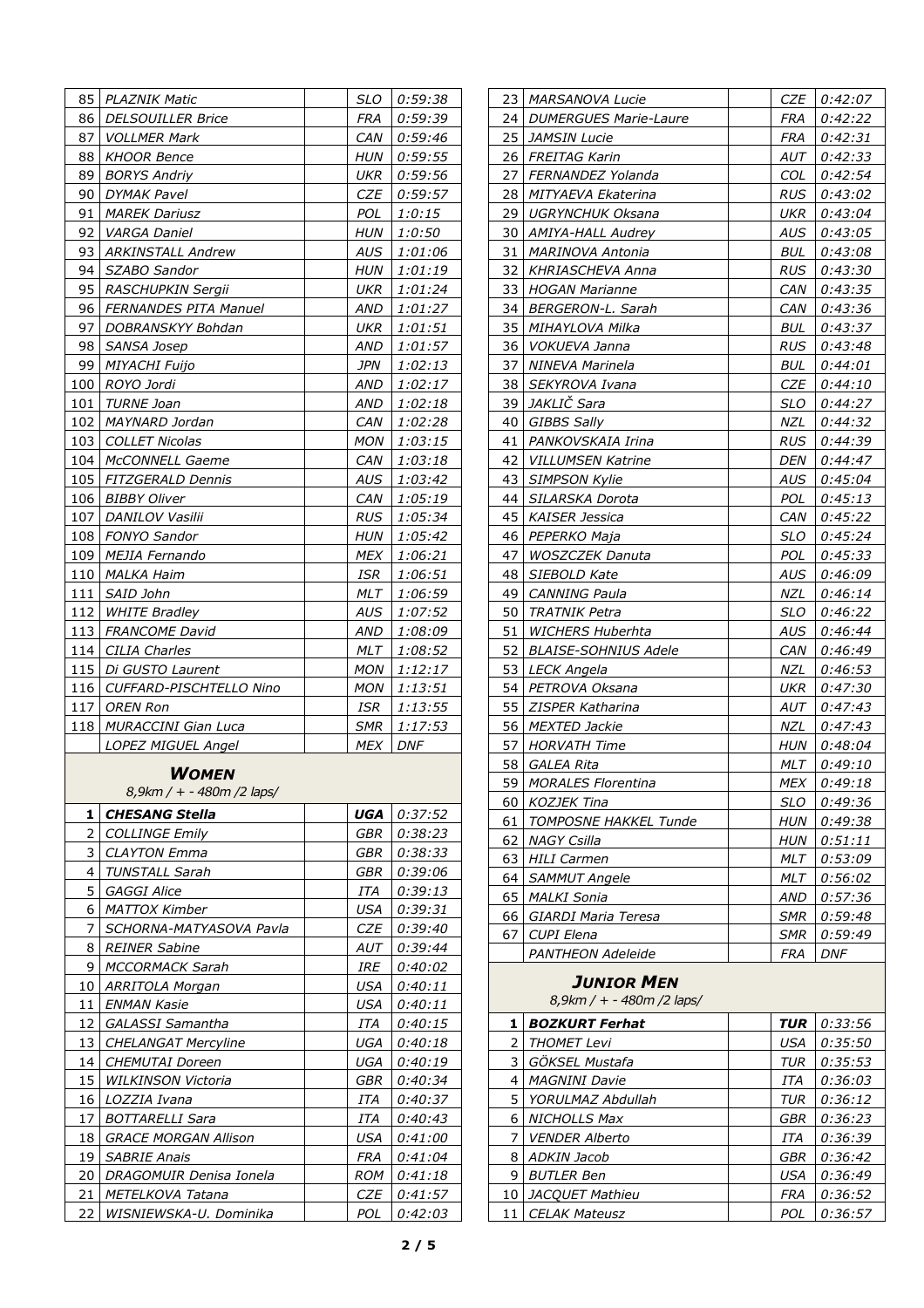| 12 I | <b>BEAUMONT Jack</b>          | NZL        | 0:37:04        |
|------|-------------------------------|------------|----------------|
| 13   | <b>HLADIK Pavel</b>           | CZE        | 0:37:11        |
| 14   | SUKHONENKO Vadim              | RUS        | 0:37:11        |
| 15   | <i>VOSVRDA Sebastian</i>      | CZE        | 0:37:12        |
| 16   | SPILL John                    | GBR        | 0:37:36        |
| 17   | DOMINGUEZ Jose Alfredo        | MEX        | 0:37:46        |
| 18   | POLLMANN Tayte                | USA        | 0:37:46        |
| 19   | <b>DRION Maximilen</b>        | BEL        | 0:37:57        |
| 20   | JOVET Nathan                  | FRA        | 0:38:10        |
| 21   | <b>CATONI Luca</b>            | ITA        | 0:38:12        |
| 22   | <b>VENTURA Luca</b>           | ITA        | 0:38:17        |
| 23   | <b>WIKTOROWICZ Szymon</b>     | POL        | 0:38:22        |
| 24   | <b>XOLIN Pierre</b>           | FRA        | 0:38:25        |
| 25   | YILDIRIM Kemal                | TUR        | 0:38:25        |
| 26   | <i>CARERA Jesus</i>           | MEX        | 0:38:45        |
| 27   | <i><b>HERMAN Peter</b></i>    | ROM        | 0:38:48        |
| 28   | PERALTA Henry                 | MEX        | 0:38:48        |
| 29   | <b>CHRASCINA Marek</b>        | CZE        | 0:38:48        |
| 30   | DELORENZI Roberto             | SUI        | 0:38:52        |
| 31   | Lavrikov Evgenii              | <b>RUS</b> | 0:38:54        |
| 32   | <b>FALCESCU Mihai Marian</b>  | ROM        | 0:38:55        |
| 33   | <b>ANDERSON Bryce</b>         | AUS        | 0:38:55        |
| 34   | <b>GAURA Adam</b>             | CZE        | 0:38:58        |
| 35   | <b>COOPER Martin</b>          | AUS        | 0:39:06        |
| 36   | <b>BULANDRA Gabriel</b>       | ROM        | 0:39:20        |
| 37   | BOUDIN Liam                   | AUS        | 0:39:21        |
| 38   | <i>WOJTACHA Adrian</i>        | POL        | 0:39:23        |
| 39   | <b>JILEK Krzysztof</b>        | POL        | 0:39:48        |
| 40   | <b>DELPEUCH Mathieu</b>       | FRA        | 0:39:48        |
| 41   | <b>BOGYA Gergely</b>          | ROM        | 0:40:11        |
| 42   | <b>TARAKANOV Kiril</b>        | RUS        | <i>0:40:12</i> |
| 43   | <b>VINCENT Tim</b>            | AUS        | 0:40:13        |
| 44   | <b>CSAKI AKOS</b>             | HUN        | 0:40:56        |
| 45   | <b>KOSHELEV Aleksandr</b>     | RUS        | 0:41:48        |
| 46   | <b>WILSON Condor</b>          | USA        | 0:41:52        |
| 47   | <b>KREUTZER Julian</b>        | AUT        | 0:41:54        |
| 48   | REVESZ Tamas                  | HUN        | 0:41:55        |
| 49   | <b>BOYLE Jacob</b>            | GBR        | 0:42:16        |
| 50   | <b>WELSH Jared</b>            | CAN        | 0:42:23        |
| 51   | BOŽIČ Aljaž                   | <b>SLO</b> | 0:42:34        |
| 52   | SOLDEVILA Arnau               | <b>AND</b> | 0:43:01        |
| 53   | <b>BUCHATSKYI Mykhailo</b>    | UKR        | 0:43:57        |
| 54   | PANCHENKO Ihor                | UKR        | 0:43:59        |
| 55   | POPELAR Maj                   | SLO        | 0:43:59        |
| 56   | <b>GERLEI Mate</b>            | <b>HUN</b> | 0:44:29        |
| 57   | <b>SUTHERLAND Austin</b>      | CAN        | 0:45:05        |
| 58   | <b>HREN Tine</b>              | SLO        | 0:45:14        |
| 59   | <b>NEUNDILINGER Alexandre</b> | AUT        | 0:46:12        |
| 60   | <b>SONES Hunter</b>           | CAN        | 0:47:22        |
| 61   | <b>RICHTER Bence</b>          | HUN        | 0:47:50        |
| 62   | <b>MILNER Quentin</b>         | CAN        | 0:50:18        |
| 63   | <b>BREIL Nicolas</b>          | AND        | 0:58:00        |

| JUNIOR WOMEN<br>$4,7km / + -240m / 1$ lap/ |                             |  |            |                |  |  |
|--------------------------------------------|-----------------------------|--|------------|----------------|--|--|
| 1                                          | <b>OSTRANDER Allie</b>      |  | USA        | 0:19:44        |  |  |
| 2                                          | STRANSKA Michaela           |  | CZE        | 0:20:23        |  |  |
| 3                                          | <b>RACASAN Elsa</b>         |  | FRA        | 0:20:31        |  |  |
| 4                                          | KORVASOVA Tereza            |  | CZE        | 0:20:44        |  |  |
| 5                                          | <b>DAVIES Heidi</b>         |  | GBR        | 0:20:55        |  |  |
| 6                                          | CIAPPINI Roberta            |  | ITA        | 0:21:04        |  |  |
| 7                                          | DIAS Magdalena              |  | POL        | 0:21:04        |  |  |
| 8                                          | <b>MALIR</b> Georgia        |  | GBR        | 0:21:06        |  |  |
| 9                                          | <b>BEKMEZ Gulistan</b>      |  | TUR        | 0:21:12        |  |  |
| 10                                         | MINKINA Dilyana             |  | BUL        | 0:21:12        |  |  |
| 11                                         | <b>SUBATAN Burcu</b>        |  | TUR        | 0:21:19        |  |  |
| 12                                         | PRAXMARER Julia             |  | AUT        | 0:21:23        |  |  |
| 13                                         | SEEFELD Annika              |  | GER        | 0:21:28        |  |  |
| 14                                         | <b>ZANNE Gulia</b>          |  | ITA        | <i>0:21:30</i> |  |  |
| 15                                         | <i>WIKTOROWICZ Lucja</i>    |  | POL.       | 0:21:30        |  |  |
| 16                                         | HILLS Joanna                |  | AUS        | 0:21:36        |  |  |
| 17                                         | <b>BAUDOIN Salome</b>       |  | FRA        | 0:21:42        |  |  |
| 18                                         | PISCU Andrea                |  | ROM        | 0:21:42        |  |  |
|                                            | 19   STREITBERGER Vrena     |  | AUT        | 0:21:46        |  |  |
| 20 I                                       | TARAKANOVA Polina           |  | RUS        | 0:21:49        |  |  |
| 21                                         | <b>DALE Scarlet</b>         |  | GBR        | 0:21:50        |  |  |
| 22                                         | <b>BALCARCZYK Nada</b>      |  | GER        | 0:21:57        |  |  |
| 23                                         | DIVISOVA Katerina           |  | CZE        | 0:22:12        |  |  |
| 24                                         | <i>ZECCA Alessia</i>        |  | ITA        | 0:22:20        |  |  |
| 25                                         | McCQUILKIN-BELL Caitlin     |  | NZL        | 0:22:33        |  |  |
| 26                                         | <i>DEMIR Fatma</i>          |  | TUR        | 0:22:37        |  |  |
| 27                                         | THOMAS Brianna              |  | AUS        | 0:22:39        |  |  |
| 28                                         | BELOVA Ekaterina            |  | RUS        | 0:22:42        |  |  |
| 29                                         | PODOBNIK Katja              |  | <b>SLO</b> | 0:22:47        |  |  |
| 30                                         | <b>BUTNARIU Alina</b>       |  | ROM        | 0:22:50        |  |  |
| 31                                         | <b>TOMASULA MARTIN Lily</b> |  | USA        | 0:22:50        |  |  |
| 32                                         | <b>MINEIRO Rita</b>         |  | POR        | 0:22:52        |  |  |
| 33                                         | <b>DIAS Julia</b>           |  | POL        | 0:22:53        |  |  |
| 34                                         | <b>ZUDOR Iulia</b>          |  | ROM        | 0:23:09        |  |  |
| 35                                         | SAW Chelsea                 |  | AUS        | <u>0:23:27</u> |  |  |
| 36                                         | IVANOVA Natalya             |  | BUL        | 0:23:45        |  |  |
| 37                                         | <b>BEDENE Pia</b>           |  | <b>SLO</b> | 0:24:16        |  |  |
| 38                                         | <b>BOWE Katie</b>           |  | USA        | 0:24:29        |  |  |
| 39                                         | <b>HORVAT Karmen</b>        |  | HUN        | 0:24:44        |  |  |
| 40                                         | VELAZQUEZ Diana             |  | MEX        | 0:24:49        |  |  |
| 41                                         | <b>NEVERI Szilvia</b>       |  | <b>HUN</b> | 0:25:59        |  |  |
| 42                                         | ŠUŠTERŠIČ Lucija            |  | <b>SLO</b> | 0:26:37        |  |  |
|                                            | DURUGY Anna                 |  | HUN        | <i>0:27:01</i> |  |  |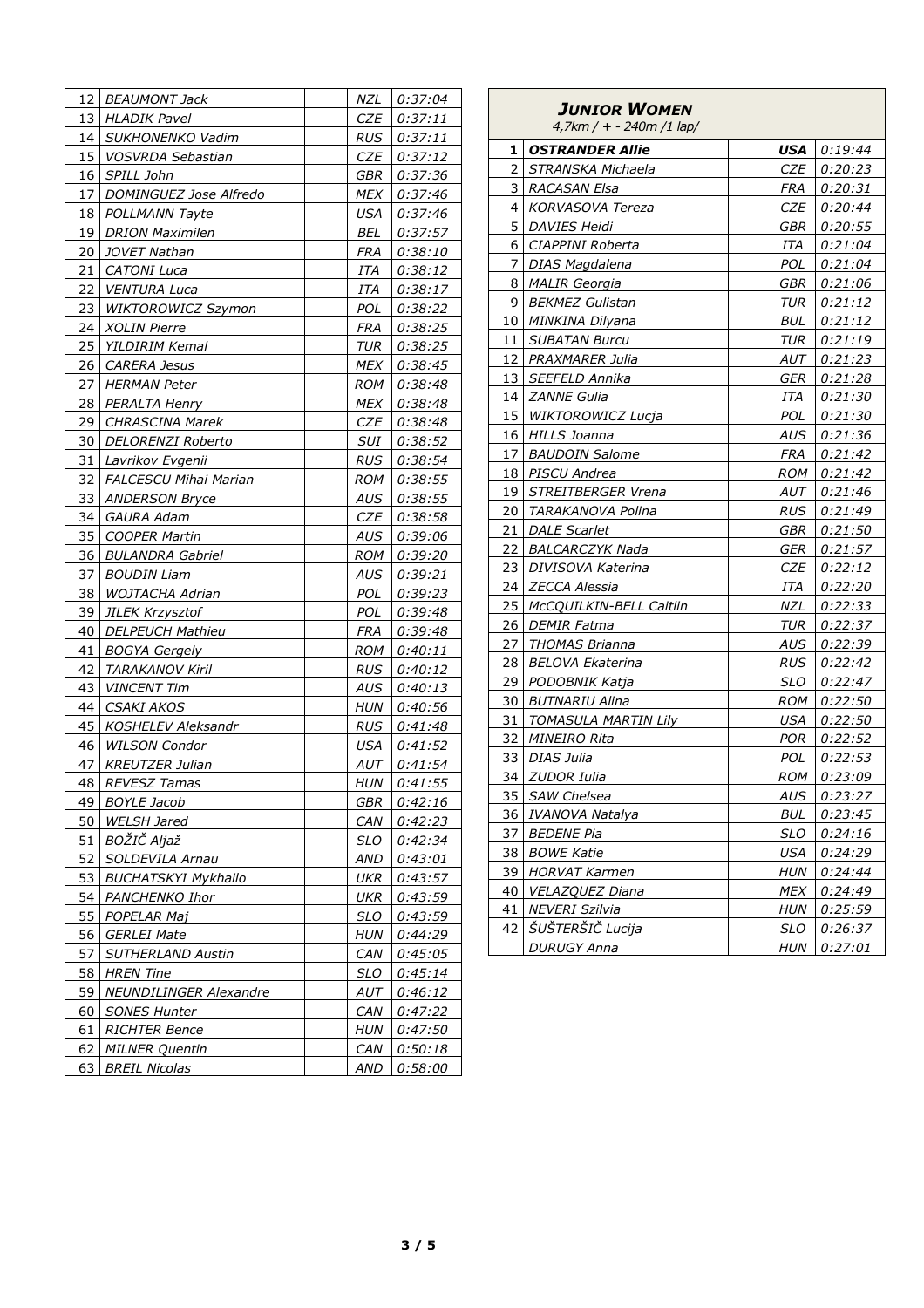## **TEAM RANKING 2015:**

Legend (**#**):

- "pts" – scored points or number of the runners in the team if it is not complete

|     | <b>MEN</b> | pts            | <b>WOMEN</b>                       | pts            | JUN. MEN   | pts            | JUN. WOMEN | pts          |
|-----|------------|----------------|------------------------------------|----------------|------------|----------------|------------|--------------|
| 1.  | <b>ITA</b> | 25             | <b>GBR</b>                         | 9              | <b>TUR</b> | 9              | <b>CZE</b> | 6            |
| 2.  | <b>UGA</b> | 38             | <b>USA</b>                         | 27             | <b>USA</b> | 29             | <b>GBR</b> | 13           |
| 3.  | <b>GBR</b> | 46             | <b>UGA</b>                         | 28             | <b>GBR</b> | 30             | <b>TUR</b> | 20           |
| 4.  | <b>USA</b> | 77             | <b>ITA</b>                         | 33             | <b>ITA</b> | 32             | <b>ITA</b> | 20           |
| 5.  | <b>FRA</b> | 99             | <b>CZE</b>                         | 51             | <b>FRA</b> | 54             | <b>FRA</b> | 20           |
| 6.  | <b>MEX</b> | 99             | <b>FRA</b>                         | 68             | CZE        | 57             | <b>POL</b> | 22           |
| 7.  | <b>CZE</b> | 125            | <b>AUT</b>                         | 89             | <b>MEX</b> | 71             | <b>AUT</b> | 31           |
| 8.  | <b>POR</b> | 179            | <b>RUS</b>                         | 96             | <b>POL</b> | 72             | <b>USA</b> | 31           |
| 9.  | SUI        | 190            | <b>BUL</b>                         | 103            | <b>RUS</b> | 87             | <b>GER</b> | 35           |
| 10. | POL        | 194            | CAN                                | 112            | <b>ROM</b> | 95             | <b>AUS</b> | 43           |
| 11. | <b>SLO</b> | 199            | POL                                | 113            | <b>AUS</b> | 105            | <b>BUL</b> | 46           |
| 12. | <b>RUS</b> | 220            | <b>AUT</b>                         | 121            | <b>HUN</b> | 148            | <b>RUS</b> | 38           |
| 13. | <b>IRL</b> | 220            | <b>SLO</b>                         | 135            | <b>SLO</b> | 164            | <b>ROM</b> | 49           |
| 14. | CAN        | 283            | <b>NZL</b>                         | 142            | CAN        | 167            | <b>SLO</b> | 66           |
| 15. | <b>HUN</b> | 334            | <b>HUN</b>                         | 180            | <b>AND</b> | 2              | <b>HUN</b> | 80           |
| 16. | <b>UKR</b> | 349            | <b>MLT</b>                         | 185            | <b>AUT</b> | 2              | <b>MEX</b> | $\mathbf{1}$ |
| 17. | <b>AUS</b> | 389            | <b>AND</b>                         | $\mathbf 1$    | <b>BEL</b> | $\mathbf 1$    | <b>NZL</b> | $\mathbf 1$  |
| 18. | <b>AND</b> | 395            | COL                                | $\mathbf{1}$   | <b>NZL</b> | 1              | <b>POR</b> | $\mathbf{1}$ |
| 19. | <b>AUT</b> | $\overline{2}$ | DEN                                | $\mathbf 1$    | SUI        | 1              |            |              |
| 20. | <b>BEL</b> | 3              | $\ensuremath{\mathsf{IRL}}\xspace$ | $\mathbf 1$    | <b>UKR</b> | $\overline{2}$ |            |              |
| 21. | COL        | $\mathbf 1$    | MEX                                | $\mathbf{1}$   |            |                |            |              |
| 22. | <b>GER</b> | 1              | ROU                                | $1\,$          |            |                |            |              |
| 23. | <b>ISR</b> | $\overline{2}$ | <b>UKR</b>                         | $\overline{2}$ |            |                |            |              |
| 24. | <b>JPN</b> | $\overline{2}$ |                                    |                |            |                |            |              |
| 25. | <b>MLT</b> | $\overline{2}$ |                                    |                |            |                |            |              |
| 26. | MON        | 3              |                                    |                |            |                |            |              |
| 27. | <b>NZL</b> | 3              |                                    |                |            |                |            |              |
| 28. | ROU        | $\mathbf 1$    |                                    |                |            |                |            |              |
| 29. | <b>SMR</b> | $\overline{2}$ |                                    |                |            |                |            |              |